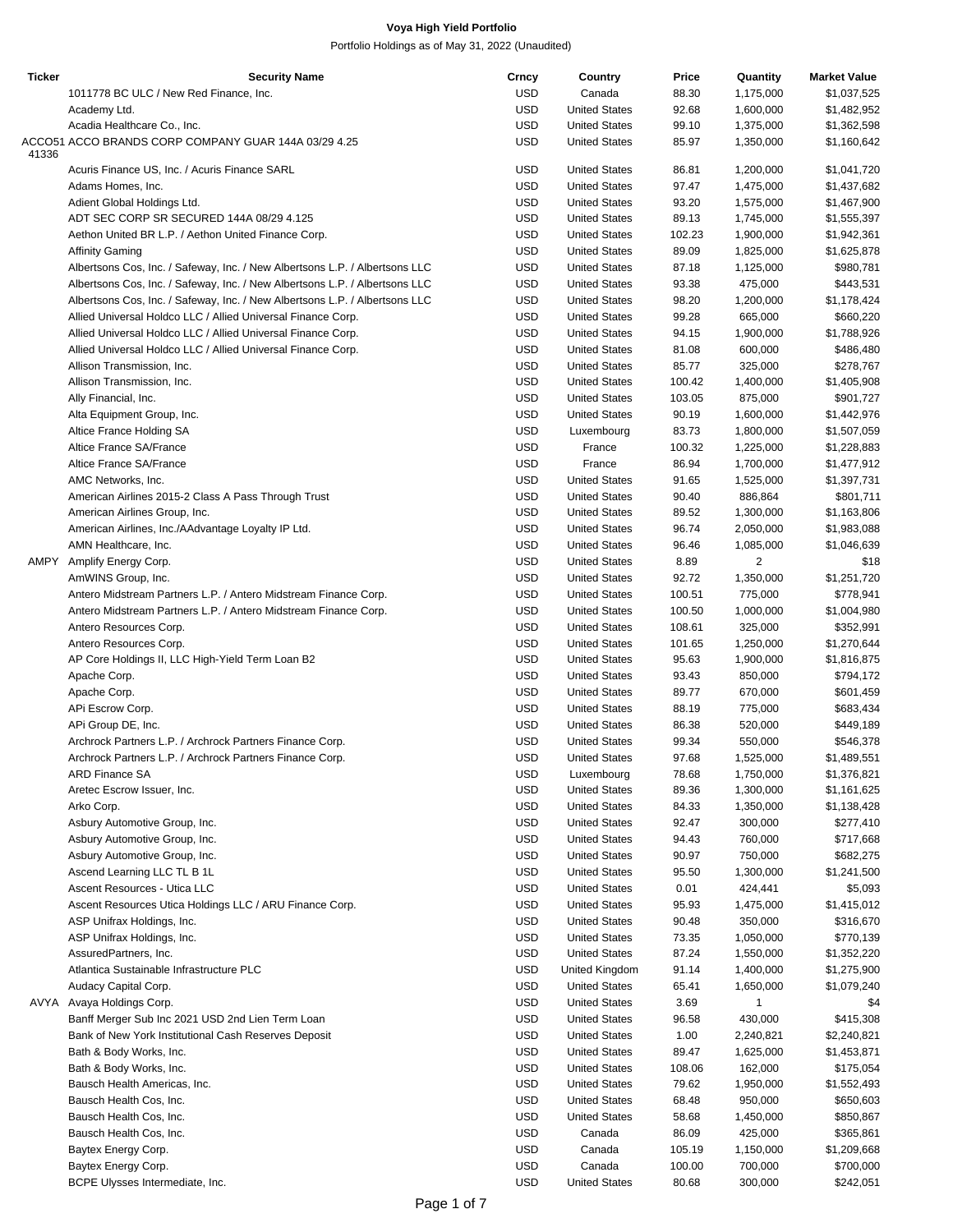| <b>Ticker</b> | <b>Security Name</b>                                                  | Crncy      | Country              | Price  | Quantity  | <b>Market Value</b> |
|---------------|-----------------------------------------------------------------------|------------|----------------------|--------|-----------|---------------------|
|               | Beasley Mezzanine Holdings LLC                                        | <b>USD</b> | <b>United States</b> | 86.68  | 1,650,000 | \$1,430,294         |
|               | BellRing Brands, Inc.                                                 | <b>USD</b> | <b>United States</b> | 99.90  | 1,150,000 | \$1,148,827         |
|               | BroadStreet Partners, Inc.                                            | <b>USD</b> | <b>United States</b> | 85.29  | 1,650,000 | \$1,407,335         |
|               | Brundage-Bone Concrete Pumping Holdings, Inc.                         | <b>USD</b> | <b>United States</b> | 85.80  | 1,575,000 | \$1,351,350         |
|               |                                                                       |            |                      |        |           |                     |
|               | Builders FirstSource, Inc.                                            | <b>USD</b> | <b>United States</b> | 94.01  | 1,000,000 | \$940,061           |
|               | <b>Burford Capital Global Finance LLC</b>                             | <b>USD</b> | <b>United States</b> | 93.79  | 1,250,000 | \$1,172,419         |
|               | Caesars Entertainment, Inc.                                           | <b>USD</b> | <b>United States</b> | 85.50  | 1,675,000 | \$1,432,108         |
|               | Caesars Entertainment, Inc.                                           | <b>USD</b> | <b>United States</b> | 101.42 | 1,150,000 | \$1,166,353         |
|               | Cargo Aircraft Management, Inc.                                       | <b>USD</b> | <b>United States</b> | 97.25  | 1,750,000 | \$1,701,831         |
|               | Carnival Corp.                                                        | <b>USD</b> | Panama               | 93.94  | 1,700,000 | \$1,597,048         |
|               | Carnival Corp.                                                        | <b>USD</b> | Panama               | 106.19 | 575,000   | \$610,578           |
|               |                                                                       |            |                      |        |           |                     |
|               | Carnival Corp.                                                        | <b>USD</b> | Panama               | 84.67  | 575,000   | \$486,870           |
|               | Cascades, Inc./Cascades USA, Inc.                                     | <b>USD</b> | Canada               | 93.34  | 1,830,000 | \$1,708,195         |
|               | Castle US Holding Corp.                                               | <b>USD</b> | <b>United States</b> | 88.36  | 1,300,000 | \$1,148,726         |
|               | Catalent Pharma Solutions, Inc.                                       | <b>USD</b> | <b>United States</b> | 98.98  | 625,000   | \$618,625           |
|               | CCM Merger, Inc.                                                      | <b>USD</b> | <b>United States</b> | 96.73  | 1,325,000 | \$1,281,653         |
|               | CCO Holdings LLC / CCO Holdings Capital Corp.                         | <b>USD</b> | <b>United States</b> | 88.12  | 2,000,000 | \$1,762,300         |
|               | CCO Holdings LLC / CCO Holdings Capital Corp.                         | <b>USD</b> | <b>United States</b> | 97.02  | 1,075,000 | \$1,042,965         |
|               | CCO Holdings LLC / CCO Holdings Capital Corp.                         | <b>USD</b> | <b>United States</b> | 98.70  | 1,775,000 | \$1,751,863         |
|               |                                                                       |            |                      |        |           |                     |
|               | CCO Holdings LLC / CCO Holdings Capital Corp.                         | <b>USD</b> | <b>United States</b> | 82.99  | 1,475,000 | \$1,224,117         |
|               | Centene Corp.                                                         | <b>USD</b> | <b>United States</b> | 85.98  | 425,000   | \$365,398           |
|               | Centene Corp.                                                         | <b>USD</b> | <b>United States</b> | 98.70  | 1,550,000 | \$1,529,819         |
|               | Century Communities, Inc.                                             | <b>USD</b> | <b>United States</b> | 86.71  | 1,100,000 | \$953,805           |
|               | Cheplapharm Arzneimittel GmbH                                         | <b>USD</b> | Germany              | 90.53  | 1,400,000 | \$1,267,420         |
|               | Chesapeake Energy Corp.                                               | <b>USD</b> | <b>United States</b> | 105.52 | 1,575,000 | \$1,661,964         |
|               | Chobani LLC / Chobani Finance Corp., Inc.                             | <b>USD</b> | <b>United States</b> | 91.94  | 450,000   | \$413,717           |
|               |                                                                       |            |                      |        |           |                     |
|               | Chobani LLC / Chobani Finance Corp., Inc.                             | <b>USD</b> | <b>United States</b> | 94.74  | 1,125,000 | \$1,065,859         |
|               | CHS/Community Health Systems, Inc.                                    | <b>USD</b> | <b>United States</b> | 80.86  | 575,000   | \$464,938           |
|               | CHS/Community Health Systems, Inc.                                    | <b>USD</b> | <b>United States</b> | 78.30  | 1,750,000 | \$1,370,259         |
|               | CHS/Community Health Systems, Inc.                                    | <b>USD</b> | <b>United States</b> | 93.33  | 850,000   | \$793,280           |
|               | CHS/Community Health Systems, Inc.                                    | <b>USD</b> | <b>United States</b> | 86.32  | 350,000   | \$302,124           |
|               | Cinemark USA, Inc.                                                    | <b>USD</b> | <b>United States</b> | 103.20 | 1,125,000 | \$1,160,982         |
|               | Clark Equipment Co.                                                   | <b>USD</b> | <b>United States</b> | 100.28 | 885,000   | \$887,443           |
|               |                                                                       |            |                      |        |           |                     |
|               | Clear Channel Outdoor Holdings, Inc.                                  | <b>USD</b> | <b>United States</b> | 84.08  | 825,000   | \$693,656           |
|               | Clear Channel Outdoor Holdings, Inc.                                  | <b>USD</b> | <b>United States</b> | 81.00  | 975,000   | \$789,754           |
|               | Clearway Energy Operating LLC                                         | <b>USD</b> | <b>United States</b> | 86.08  | 170,000   | \$146,336           |
|               | <b>Clearway Energy Operating LLC</b>                                  | <b>USD</b> | <b>United States</b> | 95.63  | 1,125,000 | \$1,075,809         |
|               | Cleveland-Cliffs, Inc.                                                | <b>USD</b> | <b>United States</b> | 93.15  | 975,000   | \$908,198           |
|               | Cleveland-Cliffs, Inc.                                                | <b>USD</b> | <b>United States</b> | 94.53  | 750,000   | \$708,975           |
|               | CNX Midstream Partners L.P.                                           | <b>USD</b> | <b>United States</b> | 89.36  | 610,000   | \$545,083           |
|               |                                                                       |            |                      |        |           |                     |
|               | Coeur Mining, Inc.                                                    | <b>USD</b> | <b>United States</b> | 81.19  | 1,325,000 | \$1,075,754         |
|               | Colgate Energy Partners III LLC                                       | <b>USD</b> | <b>United States</b> | 96.50  | 1,475,000 | \$1,423,375         |
|               | CommScope Tech Finance LLC                                            | <b>USD</b> | <b>United States</b> | 93.33  | 575,000   | \$536,652           |
|               | CommScope Technologies LLC                                            | <b>USD</b> | <b>United States</b> | 83.62  | 325,000   | \$271,776           |
|               | CommScope, Inc.                                                       | <b>USD</b> | <b>United States</b> | 84.74  | 1,375,000 | \$1,165,168         |
|               | CommScope, Inc.                                                       | <b>USD</b> | <b>United States</b> | 88.71  | 675,000   | \$598,793           |
|               | Compass Minerals International, Inc.                                  | <b>USD</b> | <b>United States</b> | 94.69  | 1,000,000 | \$946,934           |
|               |                                                                       |            |                      |        |           |                     |
|               | Comstock Resources, Inc.                                              | <b>USD</b> | <b>United States</b> | 95.60  | 1,525,000 | \$1,457,946         |
|               | Condor Merger Sub, Inc.                                               | <b>USD</b> | <b>United States</b> | 87.73  | 1,650,000 | \$1,447,479         |
|               | Connect Finco SARL / Connect US Finco LLC                             | <b>USD</b> | United Kingdom       | 96.10  | 2,000,000 | \$1,921,910         |
|               | Consensus Cloud Solutions, Inc.                                       | <b>USD</b> | <b>United States</b> | 90.44  | 1,150,000 | \$1,040,083         |
|               | Consolidated Energy Finance SA                                        | <b>USD</b> | Luxembourg           | 91.68  | 1,225,000 | \$1,123,135         |
|               | Constellium SE                                                        | <b>USD</b> | France               | 96.07  | 1,150,000 | \$1,104,805         |
|               |                                                                       | <b>USD</b> |                      |        | 1,635,000 |                     |
|               | CoreLogic, Inc.                                                       |            | <b>United States</b> | 86.12  |           | \$1,407,980         |
|               | CPI Acquisition, Inc.                                                 | <b>USD</b> | <b>United States</b> | 95.87  | 1,450,000 | \$1,390,075         |
|               | Crescent Energy Finance LLC                                           | <b>USD</b> | <b>United States</b> | 97.20  | 1,825,000 | \$1,773,900         |
|               | Crestwood Midstream Partners L.P. / Crestwood Midstream Finance Corp. | <b>USD</b> | <b>United States</b> | 94.55  | 1,825,000 | \$1,725,583         |
|               | CROX52 CROCS INC COMPANY GUAR 144A 08/31 4.125                        | <b>USD</b> | <b>United States</b> | 79.99  | 1,025,000 | \$819,877           |
| 35247         |                                                                       |            |                      |        |           |                     |
|               | <b>CSC Holdings LLC</b>                                               | USD        | <b>United States</b> | 78.70  | 1,650,000 | \$1,298,501         |
|               | <b>CSC Holdings LLC</b>                                               | <b>USD</b> | <b>United States</b> | 83.76  | 2,975,000 | \$2,491,860         |
|               | <b>CSC Holdings LLC</b>                                               | <b>USD</b> | <b>United States</b> | 98.95  | 575,000   | \$568,980           |
|               |                                                                       |            |                      |        |           |                     |
|               | <b>CSC Holdings LLC</b>                                               | <b>USD</b> | <b>United States</b> | 93.19  | 450,000   | \$419,333           |
|               | Cushman & Wakefield US Borrower LLC                                   | <b>USD</b> | <b>United States</b> | 100.82 | 1,550,000 | \$1,562,710         |
|               | DaVita, Inc.                                                          | <b>USD</b> | <b>United States</b> | 82.16  | 475,000   | \$390,260           |
|               | DaVita, Inc.                                                          | <b>USD</b> | <b>United States</b> | 87.07  | 875,000   | \$761,880           |
|               | DCP Midstream Operating L.P.                                          | <b>USD</b> | <b>United States</b> | 103.56 | 1,125,000 | \$1,165,016         |
|               | DCP Midstream Operating L.P.                                          | <b>USD</b> | <b>United States</b> | 100.24 | 775,000   | \$776,872           |
|               |                                                                       |            |                      |        |           |                     |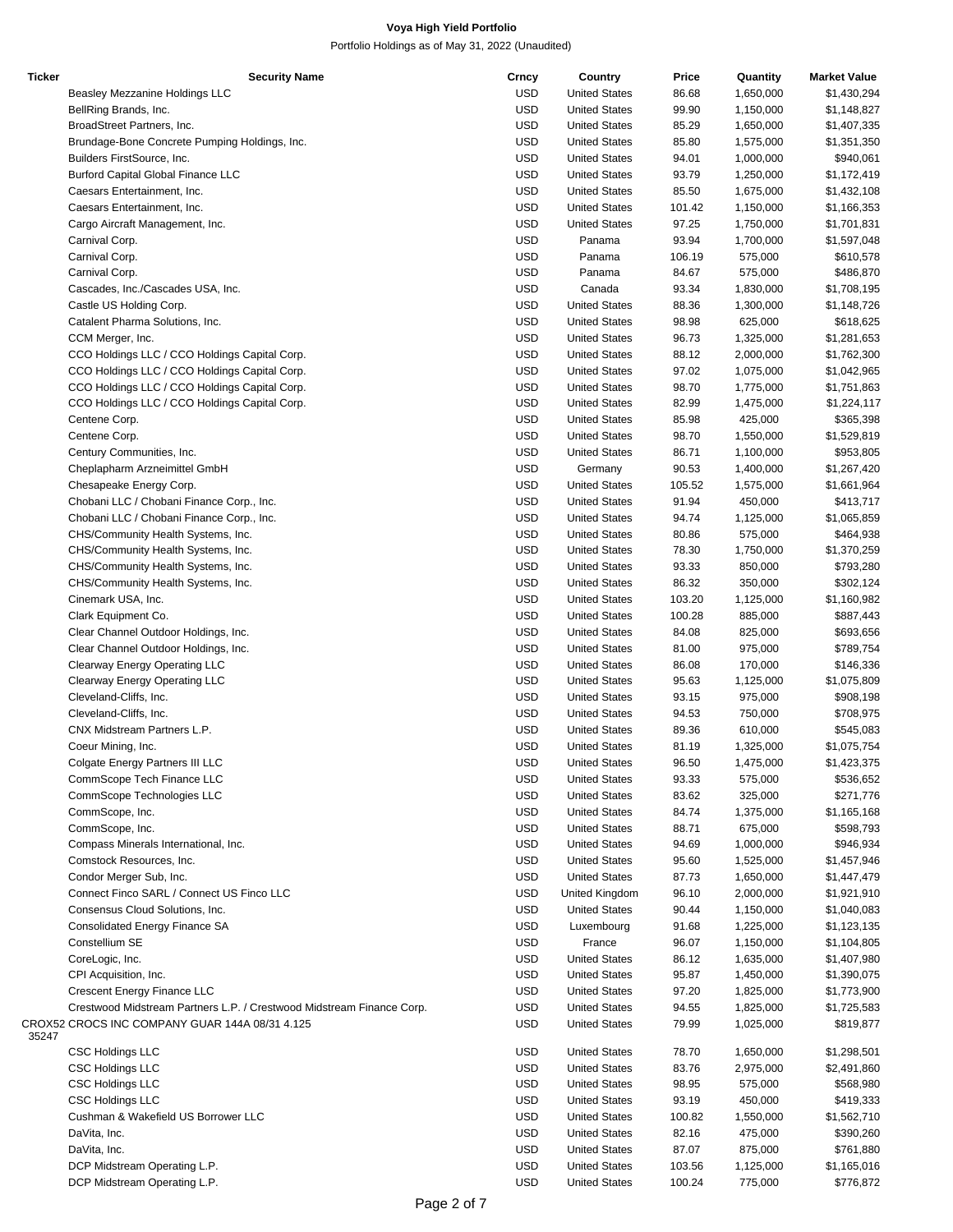| <b>Ticker</b> | <b>Security Name</b>                                                  | Crncy      | Country              | Price  | Quantity  | <b>Market Value</b> |
|---------------|-----------------------------------------------------------------------|------------|----------------------|--------|-----------|---------------------|
|               | DCP Midstream Operating L.P.                                          | <b>USD</b> | <b>United States</b> | 102.62 | 475,000   | \$487,452           |
|               | DCP Midstream Operating L.P.                                          | <b>USD</b> | <b>United States</b> | 89.34  | 125,000   | \$111,680           |
|               | Delek Logistics Partners L.P. / Delek Logistics Finance Corp.         | <b>USD</b> | <b>United States</b> | 98.51  | 1,030,000 | \$1,014,612         |
|               | Delek Logistics Partners L.P. / Delek Logistics Finance Corp.         | <b>USD</b> | <b>United States</b> | 97.22  | 950,000   | \$923,609           |
|               | Delta Air Lines, Inc.                                                 | <b>USD</b> | <b>United States</b> | 107.62 | 325,000   | \$349,772           |
|               | DMBV52 Diamond BC BV                                                  | <b>USD</b> | Netherlands          | 85.19  | 1,225,000 | \$1,043,522         |
| 59904         | DIRECTV Holdings LLC / DIRECTV Financing Co., Inc.                    | <b>USD</b> | <b>United States</b> | 94.47  | 2,375,000 | \$2,243,734         |
|               | DISH53 DISH DBS CORP SR SECURED 144A 12/26 5.25                       | <b>USD</b> | <b>United States</b> | 84.79  | 500,000   | \$423,963           |
| 00743         | DISH53 DISH DBS CORP SR SECURED 144A 12/28 5.75                       | <b>USD</b> | <b>United States</b> | 81.81  | 775,000   | \$634,031           |
| 00744         |                                                                       |            |                      |        |           |                     |
|               | DISH DBS Corp.                                                        | <b>USD</b> | <b>United States</b> | 70.75  | 1,700,000 | \$1,202,716         |
|               | DISH DBS Corp.                                                        | <b>USD</b> | <b>United States</b> | 78.42  | 860,000   | \$674,421           |
|               | DISH Network Corp.                                                    | <b>USD</b> | <b>United States</b> | 75.63  | 350,000   | \$264,717           |
|               | Drax Finco PLC                                                        | <b>USD</b> | United Kingdom       | 100.86 | 1,150,000 | \$1,159,861         |
|               | DT Midstream, Inc.                                                    | <b>USD</b> | <b>United States</b> | 93.78  | 625,000   | \$586,141           |
|               | DT Midstream, Inc.                                                    | <b>USD</b> | <b>United States</b> | 93.15  | 1,100,000 | \$1,024,606         |
|               | Earthstone Energy Holdings LLC                                        | <b>USD</b> | <b>United States</b> | 101.82 | 1,250,000 | \$1,272,706         |
|               | EATON CORP GTD 08/02/2022                                             | <b>USD</b> | <b>United States</b> | 99.74  | 1,750,000 | \$1,745,480         |
|               | Embarg Corp.                                                          | <b>USD</b> | <b>United States</b> | 84.43  | 1,150,000 | \$970,974           |
|               | ENBRIDGE U S I 06/06/2022                                             | <b>USD</b> | <b>United States</b> | 99.98  | 1,200,000 | \$1,199,759         |
|               | <b>Encino Acquisition Partners Holdings LLC</b>                       | <b>USD</b> | <b>United States</b> | 100.21 | 1,450,000 | \$1,453,002         |
|               | Endo Dac / Endo Finance LLC / Endo Finco, Inc.                        | <b>USD</b> | <b>United States</b> | 24.50  | 275,000   | \$67,375            |
|               | EnLink Midstream LLC                                                  | <b>USD</b> | <b>United States</b> | 97.30  | 2,150,000 | \$2,091,886         |
|               | ENTERGY CORP D 08/09/2022                                             | <b>USD</b> | <b>United States</b> | 99.72  | 3,000,000 | \$2,991,466         |
|               |                                                                       | <b>USD</b> |                      |        |           |                     |
|               | Enviva Partners L.P. / Enviva Partners Finance Corp.                  |            | <b>United States</b> | 100.24 | 1,350,000 | \$1,353,267         |
|               | EQM Midstream Partners L.P.                                           | <b>USD</b> | <b>United States</b> | 95.13  | 500,000   | \$475,633           |
|               | EQM Midstream Partners L.P.                                           | <b>USD</b> | <b>United States</b> | 101.24 | 575,000   | \$582,142           |
|               | Fertitta Entertainment LLC / Fertitta Entertainment Finance Co., Inc. | <b>USD</b> | <b>United States</b> | 86.83  | 1,925,000 | \$1,671,535         |
|               | First Quantum Minerals Ltd.                                           | <b>USD</b> | Canada               | 99.96  | 1,100,000 | \$1,099,571         |
|               | FISERV INC 0 C 06/01/2022                                             | <b>USD</b> | <b>United States</b> | 100.00 | 2,800,000 | \$2,799,922         |
|               | FISERV INC 0 C 06/02/2022                                             | <b>USD</b> | <b>United States</b> | 99.99  | 4,000,000 | \$3,999,775         |
|               | Foot Locker, Inc.                                                     | <b>USD</b> | <b>United States</b> | 82.53  | 1,000,000 | \$825,305           |
|               | Ford Motor Credit Co. LLC                                             | <b>USD</b> | <b>United States</b> | 86.61  | 250,000   | \$216,513           |
|               | Ford Motor Credit Co. LLC                                             | <b>USD</b> | <b>United States</b> | 90.46  | 1,600,000 | \$1,447,374         |
|               | Ford Motor Credit Co. LLC                                             | <b>USD</b> | <b>United States</b> | 94.89  | 1,100,000 | \$1,043,818         |
|               | Ford Motor Credit Co. LLC                                             | <b>USD</b> | <b>United States</b> | 101.32 | 1,350,000 | \$1,367,761         |
|               | Ford Motor Credit Co. LLC                                             | <b>USD</b> | <b>United States</b> | 98.38  | 1,300,000 | \$1,278,986         |
|               | Ford Motor Credit Co. LLC                                             | <b>USD</b> | <b>United States</b> | 97.61  | 950,000   | \$927,257           |
|               | Fortress Transportation and Infrastructure Investors LLC              | <b>USD</b> | <b>United States</b> | 86.14  | 1,425,000 | \$1,227,531         |
|               | Foundation Building Materials, Inc.                                   | <b>USD</b> | <b>United States</b> | 81.68  | 1,400,000 | \$1,143,583         |
|               |                                                                       |            |                      | 88.56  |           |                     |
|               | Freedom Mortgage Corp.                                                | <b>USD</b> | <b>United States</b> |        | 675,000   | \$597,794           |
|               | Freedom Mortgage Corp.                                                | <b>USD</b> | <b>United States</b> | 92.81  | 1,075,000 | \$997,727           |
|               | Freedom Mortgage Corp.                                                | <b>USD</b> | <b>United States</b> | 86.03  | 545,000   | \$468,864           |
|               | Gap, Inc./The                                                         | <b>USD</b> | <b>United States</b> | 71.51  | 1,250,000 | \$893,925           |
|               | <b>GCI LLC</b>                                                        | <b>USD</b> | <b>United States</b> | 90.66  | 1,400,000 | \$1,269,282         |
| 80215         | GFLE50 GFL ENVIRONMENTAL INC COMPANY GUAR 144A 08/28 4                | <b>USD</b> | Canada               | 90.23  | 1,525,000 | \$1,375,969         |
|               | GFL Environmental, Inc.                                               | <b>USD</b> | Canada               | 89.50  | 775,000   | \$693,625           |
|               | Global Infrastructure Solutions, Inc.                                 | <b>USD</b> | <b>United States</b> | 84.93  | 675,000   | \$573,298           |
|               | Global Infrastructure Solutions, Inc.                                 | <b>USD</b> | <b>United States</b> | 84.07  | 550,000   | \$462,360           |
|               | Golden Entertainment, Inc.                                            | <b>USD</b> | <b>United States</b> | 100.69 | 800,000   | \$805,512           |
|               | Goodyear Tire & Rubber Co/The                                         | <b>USD</b> | <b>United States</b> | 91.19  | 1,075,000 | \$980,239           |
|               | GrafTech Finance, Inc.                                                | <b>USD</b> | <b>United States</b> | 91.72  | 1,300,000 | \$1,192,308         |
|               | Graham Holdings Co.                                                   | <b>USD</b> | <b>United States</b> | 100.72 | 1,025,000 | \$1,032,411         |
|               | Graham Packaging Co., Inc.                                            | <b>USD</b> | <b>United States</b> | 82.20  | 1,425,000 | \$1,171,412         |
|               |                                                                       |            |                      |        |           |                     |
|               | Granite US Holdings Corp.                                             | <b>USD</b> | <b>United States</b> | 97.31  | 1,275,000 | \$1,240,722         |
| 0166          | GTN529 Gray Escrow II, Inc.                                           | <b>USD</b> | <b>United States</b> | 91.25  | 1,625,000 | \$1,482,813         |
|               | Green Field Energy Services, Inc. - escrow                            | <b>USD</b> | <b>United States</b> | 0.00   | 2,000     | \$0                 |
|               | HCA, Inc.                                                             | <b>USD</b> | <b>United States</b> | 103.50 | 2,200,000 | \$2,277,000         |
|               | HCA, Inc.                                                             | <b>USD</b> | <b>United States</b> | 105.01 | 475,000   | \$498,779           |
| 3164          | HES523 HESS MIDSTREAM OPERATION COMPANY GUAR 144A 02/30 4.25          | <b>USD</b> | <b>United States</b> | 91.91  | 900,000   | \$827,195           |
|               | Hess Midstream Operations L.P.                                        | <b>USD</b> | <b>United States</b> | 98.86  | 340,000   | \$336,116           |
|               | Hess Midstream Operations L.P.                                        | <b>USD</b> | <b>United States</b> | 98.97  | 800,000   | \$791,720           |
|               | Hilcorp Energy I L.P. / Hilcorp Finance Co.                           | <b>USD</b> | <b>United States</b> | 98.16  | 700,000   | \$687,124           |
|               | Hilcorp Energy I L.P. / Hilcorp Finance Co.                           | <b>USD</b> | <b>United States</b> | 97.83  | 900,000   | \$880,425           |
|               |                                                                       |            |                      |        |           |                     |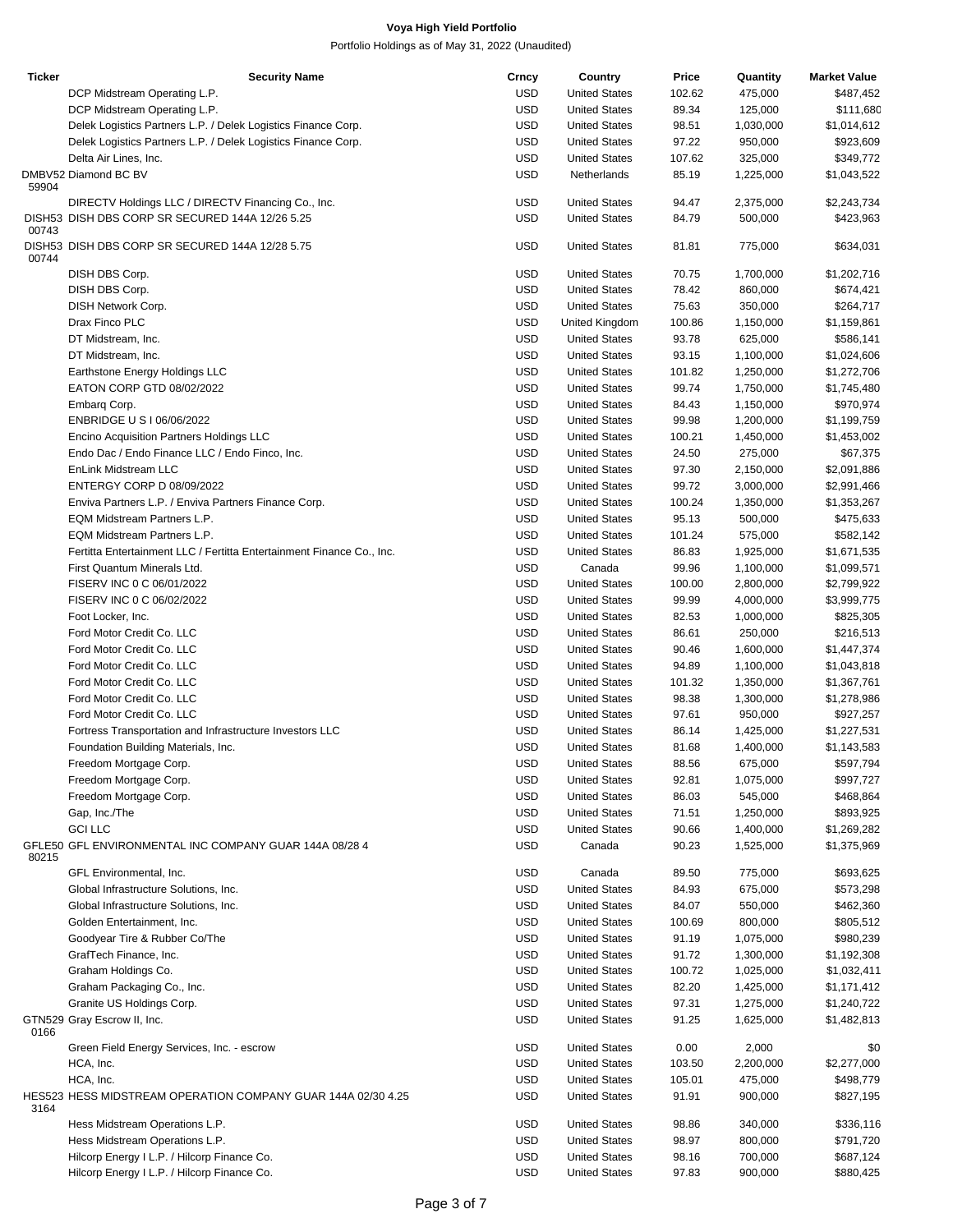| <b>Ticker</b> | <b>Security Name</b>                                                              | Crncy      | Country              | Price  | Quantity  | <b>Market Value</b> |
|---------------|-----------------------------------------------------------------------------------|------------|----------------------|--------|-----------|---------------------|
|               | Hilcorp Energy I L.P. / Hilcorp Finance Co.                                       | <b>USD</b> | <b>United States</b> | 97.25  | 1,000,000 | \$972,500           |
|               | Howard Midstream Energy Partners LLC                                              | <b>USD</b> | <b>United States</b> | 96.13  | 1,575,000 | \$1,513,980         |
|               | Hudbay Minerals, Inc.                                                             | <b>USD</b> | Canada               | 89.06  | 2,175,000 | \$1,936,990         |
|               | Hughes Satellite Systems Corp.                                                    | <b>USD</b> | <b>United States</b> | 98.72  | 705,000   | \$695,976           |
|               | iHeartCommunications, Inc.                                                        | <b>USD</b> | <b>United States</b> | 93.98  | 1,725,000 | \$1,621,069         |
|               | iHeartCommunications, Inc.                                                        | <b>USD</b> | <b>United States</b> | 94.27  | 500,000   | \$471,358           |
|               | II-VI, Inc.                                                                       | <b>USD</b> | <b>United States</b> | 93.88  | 1,475,000 | \$1,384,671         |
|               | Illuminate Buyer LLC / Illuminate Holdings IV, Inc.                               | <b>USD</b> | <b>United States</b> | 88.19  | 1,150,000 | \$1,014,168         |
|               | Imola Merger Corp.                                                                | <b>USD</b> | <b>United States</b> | 94.00  | 1,600,000 | \$1,504,064         |
|               | INEOS QUATTRO FINANCE 2 SR SECURED 144A 01/26 3.375                               | <b>USD</b> | United Kingdom       | 92.74  | 1,600,000 | \$1,483,896         |
|               | Installed Building Products, Inc.                                                 | <b>USD</b> | <b>United States</b> | 94.24  | 1,300,000 | \$1,225,105         |
|               | Intelligent Packaging Holdco Issuer L.P.                                          | <b>USD</b> | Canada               | 95.96  | 750,000   | \$719,696           |
|               | Intelligent Packaging Ltd. Finco, Inc. / Intelligent Packaging Ltd. Co-Issuer LLC | <b>USD</b> | Canada               | 92.75  | 1,475,000 | \$1,368,063         |
|               |                                                                                   | <b>USD</b> |                      |        |           |                     |
|               | Interface, Inc.                                                                   |            | <b>United States</b> | 88.90  | 1,575,000 | \$1,400,168         |
|               | International Game Technology PLC                                                 | <b>USD</b> | United Kingdom       | 97.79  | 1,900,000 | \$1,858,048         |
|               | ION Trading Technologies Sarl                                                     | <b>USD</b> | Luxembourg           | 89.34  | 1,200,000 | \$1,072,068         |
|               | Iris Holdings, Inc.                                                               | <b>USD</b> | <b>United States</b> | 94.44  | 1,600,000 | \$1,511,048         |
|               | <b>Jazz Securities DAC</b>                                                        | <b>USD</b> | Ireland              | 96.64  | 900,000   | \$869,778           |
|               | KeHE Distributors LLC / KeHE Finance Corp.                                        | <b>USD</b> | <b>United States</b> | 104.13 | 1,148,000 | \$1,195,421         |
|               | Koppers, Inc.                                                                     | <b>USD</b> | <b>United States</b> | 96.69  | 1,050,000 | \$1,015,229         |
|               | Ladder Capital Finance Holdings LLLP / Ladder Capital Finance Corp.               | <b>USD</b> | <b>United States</b> | 90.21  | 1,525,000 | \$1,375,642         |
|               | <b>LBM Acquisition LLC</b>                                                        | <b>USD</b> | <b>United States</b> | 77.72  | 1,300,000 | \$1,010,343         |
|               | <b>LCM Investments Holdings II LLC</b>                                            | <b>USD</b> | <b>United States</b> | 85.43  | 1,550,000 | \$1,324,095         |
|               | <b>LCPR Senior Secured Financing DAC</b>                                          | <b>USD</b> | Ireland              | 91.15  | 900,000   | \$820,359           |
|               | <b>LCPR Senior Secured Financing DAC</b>                                          | <b>USD</b> | Ireland              | 100.93 | 1,440,000 | \$1,453,327         |
|               | Legacy LifePoint Health LLC                                                       | <b>USD</b> | <b>United States</b> | 93.44  | 895,000   | \$836,306           |
|               | Lehman Brothers Holdings, Inc.                                                    | <b>USD</b> | <b>United States</b> | 0.06   | 499,200   | \$302               |
| 3261          | LGIH520 LGI HOMES INC COMPANY GUAR 144A 07/29 4                                   | <b>USD</b> | <b>United States</b> | 84.47  | 1,250,000 | \$1,055,869         |
|               | LifePoint Health, Inc.                                                            | <b>USD</b> | <b>United States</b> | 84.44  | 500,000   | \$422,220           |
|               | <b>Lindblad Expeditions LLC</b>                                                   | <b>USD</b> | <b>United States</b> | 97.56  | 1,300,000 | \$1,268,319         |
|               | Lions Gate Capital Holdings LLC                                                   | <b>USD</b> | <b>United States</b> | 87.17  | 1,500,000 | \$1,307,588         |
| 72648         | LSFO52 LSF11 A5 Holdco LLC                                                        | <b>USD</b> | <b>United States</b> | 85.68  | 1,650,000 | \$1,413,770         |
|               | M/I Homes, Inc.                                                                   | USD        | <b>United States</b> | 82.24  | 400,000   | \$328,972           |
|               | M/I Homes, Inc.                                                                   | <b>USD</b> | <b>United States</b> | 93.08  | 1,050,000 | \$977,302           |
| 41            | M53728 MACY S RETAIL HLDGS LLC COMPANY GUAR 144A 03/30 5.875                      | <b>USD</b> | <b>United States</b> | 91.43  | 275,000   | \$251,441           |
|               | Macy's Retail Holdings LLC                                                        | <b>USD</b> | <b>United States</b> | 89.93  | 850,000   | \$764,431           |
|               | Macy's Retail Holdings LLC                                                        | <b>USD</b> | <b>United States</b> | 74.81  | 575,000   | \$430,137           |
|               | Mattel, Inc.                                                                      | <b>USD</b> | <b>United States</b> | 96.31  | 725,000   | \$698,236           |
|               | Maxar Space Robotics LLC                                                          | <b>USD</b> | <b>United States</b> | 105.60 | 682,000   | \$720,168           |
|               | McGraw-Hill Education, Inc.                                                       | <b>USD</b> | <b>United States</b> | 86.78  | 1,415,000 | \$1,227,975         |
|               | Melco Resorts Finance Ltd.                                                        | <b>USD</b> | Cayman Islands       | 73.02  | 1,500,000 | \$1,095,336         |
|               | Meritor, Inc.                                                                     | <b>USD</b> | <b>United States</b> | 99.02  | 1,550,000 | \$1,534,841         |
|               | <b>MGM Resorts International</b>                                                  | <b>USD</b> | <b>United States</b> | 97.69  | 300,000   | \$293,079           |
|               | <b>MGM Resorts International</b>                                                  | <b>USD</b> | <b>United States</b> | 101.12 | 375,000   | \$379,208           |
|               | Midcap Financial Issuer Trust                                                     | <b>USD</b> | <b>United States</b> | 85.39  | 1,100,000 | \$939,320           |
|               | Midcap Financial Issuer Trust                                                     | <b>USD</b> | <b>United States</b> | 78.18  | 650,000   | \$508,199           |
|               | Midwest Gaming Borrower LLC / Midwest Gaming Finance Corp.                        | <b>USD</b> | <b>United States</b> | 84.74  | 1,300,000 | \$1,101,555         |
|               | Millennium Escrow Corp.                                                           | <b>USD</b> | <b>United States</b> | 88.14  | 1,475,000 | \$1,300,045         |
|               | Mineral Resources Ltd.                                                            | <b>USD</b> | Australia            | 102.94 | 1,060,000 | \$1,091,132         |
|               | Minerva Merger Sub, Inc.                                                          | <b>USD</b> | <b>United States</b> | 91.93  | 650,000   | \$597,526           |
|               | Moss Creek Resources Holdings, Inc.                                               | <b>USD</b> | <b>United States</b> | 90.46  | 2,200,000 | \$1,990,153         |
|               | Mozart Debt Merger Sub, Inc.                                                      | <b>USD</b> | <b>United States</b> | 90.41  | 1,135,000 | \$1,026,097         |
|               | MZDM5 Mozart Debt Merger Sub, Inc.                                                | <b>USD</b> | <b>United States</b> | 88.71  | 1,150,000 | \$1,020,165         |
| 272644        | <b>MPH Acquisition Holdings LLC</b>                                               | <b>USD</b> | <b>United States</b> | 89.17  | 1,050,000 | \$936,306           |
|               |                                                                                   |            |                      |        |           |                     |
|               | MPT Operating Partnership L.P. / MPT Finance Corp.                                | <b>USD</b> | <b>United States</b> | 99.27  | 1,125,000 | \$1,116,833         |
|               | Murphy Oil Corp.                                                                  | <b>USD</b> | <b>United States</b> | 101.23 | 1,025,000 | \$1,037,649         |
|               | Murphy Oil Corp.                                                                  | <b>USD</b> | <b>United States</b> | 102.80 | 1,275,000 | \$1,310,700         |
|               | Murphy Oil USA, Inc.                                                              | <b>USD</b> | <b>United States</b> | 96.30  | 925,000   | \$890,807           |
|               | Murphy Oil USA, Inc.                                                              | <b>USD</b> | <b>United States</b> | 100.18 | 250,000   | \$250,449           |
|               | Nabors Industries Ltd.                                                            | <b>USD</b> | <b>United States</b> | 94.19  | 1,315,000 | \$1,238,579         |
|               | Nabors Industries, Inc.                                                           | <b>USD</b> | <b>United States</b> | 101.82 | 590,000   | \$600,752           |
|               | Nabors Industries, Inc.                                                           | <b>USD</b> | <b>United States</b> | 101.04 | 500,000   | \$505,223           |
|               | Nationstar Mortgage Holdings, Inc.                                                | <b>USD</b> | <b>United States</b> | 89.74  | 1,525,000 | \$1,368,510         |
|               | Navient Corp.                                                                     | <b>USD</b> | <b>United States</b> | 88.02  | 1,575,000 | \$1,386,362         |
|               | Navient Corp.                                                                     | <b>USD</b> | <b>United States</b> | 92.22  | 850,000   | \$783,840           |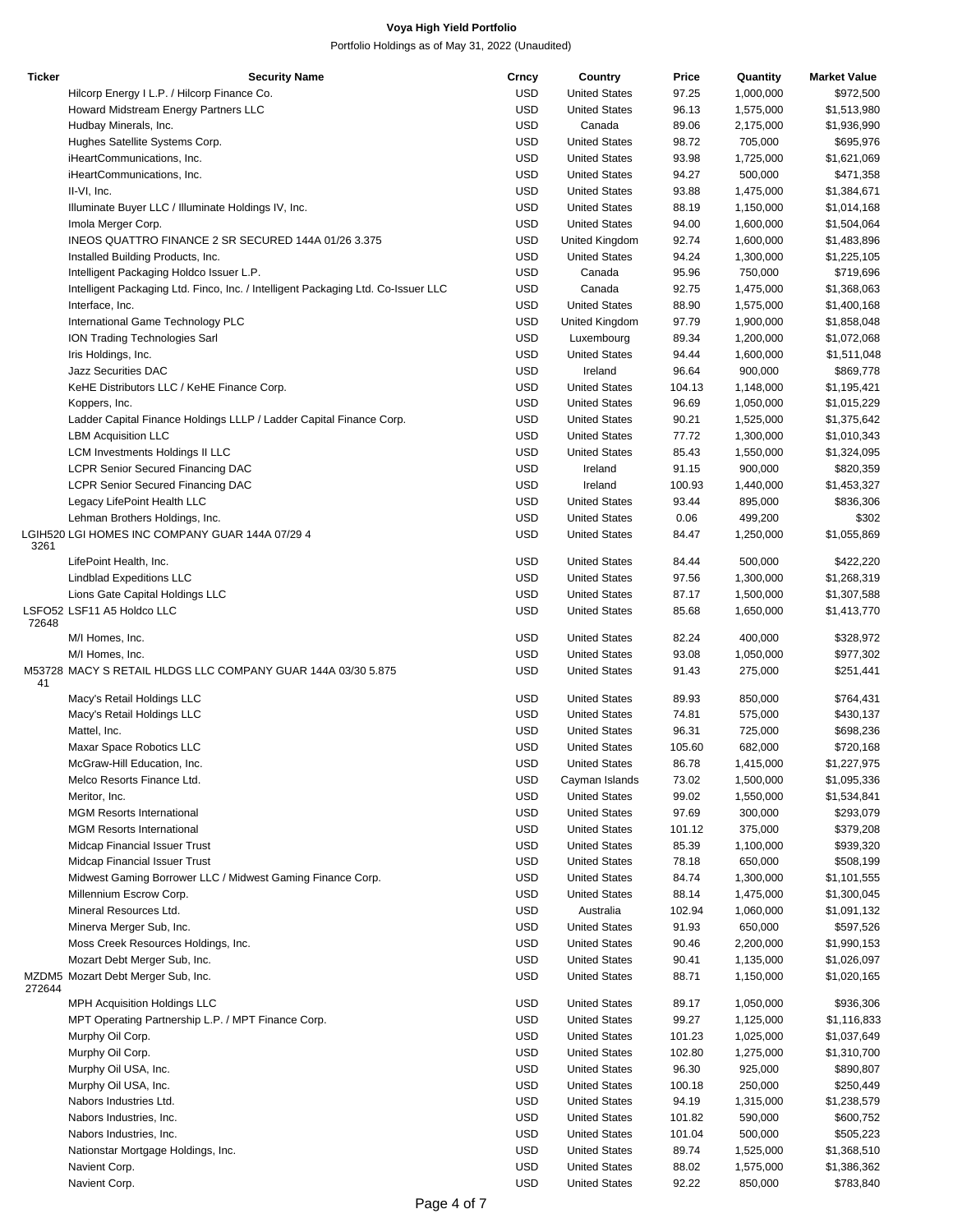| <b>Ticker</b> | <b>Security Name</b>                                           | Crncy      | Country              | Price  | Quantity  | <b>Market Value</b> |
|---------------|----------------------------------------------------------------|------------|----------------------|--------|-----------|---------------------|
|               | Navient Corp.                                                  | <b>USD</b> | <b>United States</b> | 102.48 | 300,000   | \$307,439           |
|               | NCL Corp. Ltd.                                                 | <b>USD</b> | Bermuda              | 89.75  | 1,070,000 | \$960,325           |
|               |                                                                |            |                      |        |           |                     |
|               | <b>NCL Finance Ltd.</b>                                        | <b>USD</b> | Bermuda              | 84.26  | 875,000   | \$737,258           |
|               | NCR Corp.                                                      | <b>USD</b> | <b>United States</b> | 95.50  | 2,100,000 | \$2,005,500         |
|               | NESCO Holdings II, Inc.                                        | <b>USD</b> | <b>United States</b> | 90.42  | 1,475,000 | \$1,333,725         |
|               | Netflix, Inc.                                                  | <b>USD</b> | <b>United States</b> | 103.82 | 1,150,000 | \$1,193,907         |
|               | New Albertsons L.P.                                            | <b>USD</b> | <b>United States</b> | 103.93 | 850,000   | \$883,384           |
|               |                                                                |            |                      |        |           |                     |
|               | New Enterprise Stone & Lime Co., Inc.                          | <b>USD</b> | <b>United States</b> | 96.10  | 1,725,000 | \$1,657,712         |
|               | Nielsen Finance LLC / Nielsen Finance Co.                      | <b>USD</b> | <b>United States</b> | 98.50  | 1,150,000 | \$1,132,802         |
|               | Nielsen Finance LLC / Nielsen Finance Co.                      | <b>USD</b> | <b>United States</b> | 95.98  | 800,000   | \$767,868           |
|               | Northwestern Bell Telephone                                    | <b>USD</b> | <b>United States</b> | 107.08 | 1,100,000 | \$1,177,839         |
|               |                                                                |            |                      |        |           |                     |
|               | Novelis Corp.                                                  | <b>USD</b> | <b>United States</b> | 95.02  | 350,000   | \$332,568           |
|               | Novelis Corp.                                                  | <b>USD</b> | <b>United States</b> | 87.52  | 1,375,000 | \$1,203,338         |
|               | Nufarm Australia Ltd. / Nufarm Americas, Inc.                  | <b>USD</b> | Australia            | 91.19  | 1,225,000 | \$1,117,016         |
|               | Oasis Petroleum, Inc.                                          | <b>USD</b> | <b>United States</b> | 100.68 | 1,300,000 | \$1,308,879         |
|               |                                                                |            |                      |        |           |                     |
|               | Occidental Petroleum Corp.                                     | <b>USD</b> | <b>United States</b> | 90.75  | 725,000   | \$657,967           |
|               | Occidental Petroleum Corp.                                     | <b>USD</b> | <b>United States</b> | 112.23 | 2,500,000 | \$2,805,750         |
|               | Occidental Petroleum Corp.                                     | <b>USD</b> | <b>United States</b> | 116.22 | 1,150,000 | \$1,336,547         |
|               | Occidental Petroleum Corp.                                     | <b>USD</b> | <b>United States</b> | 103.74 | 1,825,000 | \$1,893,237         |
|               |                                                                |            |                      |        |           |                     |
|               | Olin Corp.                                                     | <b>USD</b> | <b>United States</b> | 100.22 | 700,000   | \$701,516           |
|               | Olin Corp.                                                     | <b>USD</b> | <b>United States</b> | 97.68  | 1,525,000 | \$1,489,567         |
|               | Olympus Water US Holding Corp.                                 | <b>USD</b> | <b>United States</b> | 79.02  | 1,400,000 | \$1,106,344         |
|               | OneMain Finance Corp.                                          | <b>USD</b> | <b>United States</b> | 92.65  | 2,100,000 | \$1,945,628         |
|               |                                                                |            |                      |        |           |                     |
|               | OneMain Finance Corp.                                          | <b>USD</b> | <b>United States</b> | 85.12  | 575,000   | \$489,454           |
|               | OTEX52 OPEN TEXT CORP COMPANY GUAR 144A 12/29 3.875            | <b>USD</b> | Canada               | 91.67  | 575,000   | \$527,103           |
| 99728         |                                                                |            |                      |        |           |                     |
|               | Open Text Corp.                                                | <b>USD</b> | Canada               | 94.12  | 350,000   | \$329,425           |
|               | Open Text Holdings, Inc.                                       | <b>USD</b> | <b>United States</b> | 92.65  | 1,150,000 | \$1,065,475         |
|               |                                                                |            |                      |        |           |                     |
|               | OPCH Option Care Health, Inc.                                  | <b>USD</b> | <b>United States</b> | 30.36  | 26        | \$789               |
|               | Option Care Health, Inc. - Class A                             | <b>USD</b> | <b>United States</b> | 0.00   | 126       | \$0                 |
|               | Option Care Health, Inc. - Class B                             | <b>USD</b> | <b>United States</b> | 0.00   | 126       | \$0                 |
|               | Organon & Co. / Organon Foreign Debt Co-Issuer BV              | <b>USD</b> | <b>United States</b> | 96.28  | 1,300,000 | \$1,251,608         |
|               |                                                                |            |                      |        |           |                     |
|               | Par Pharmaceutical, Inc.                                       | <b>USD</b> | <b>United States</b> | 78.43  | 875,000   | \$686,219           |
|               | Paramount Global                                               | <b>USD</b> | <b>United States</b> | 94.23  | 950,000   | \$895,161           |
|               | PECF USS Intermediate Holding III Corp.                        | <b>USD</b> | <b>United States</b> | 84.18  | 1,325,000 | \$1,115,425         |
|               | Penn National Gaming, Inc.                                     | <b>USD</b> | <b>United States</b> | 82.06  | 1,000,000 | \$820,595           |
|               |                                                                |            |                      |        |           |                     |
|               | Penn National Gaming, Inc.                                     | <b>USD</b> | <b>United States</b> | 92.44  | 900,000   | \$831,969           |
|               | PEUS Perseus Holding Corp.                                     | <b>USD</b> | <b>United States</b> | 0.00   | 1,476     | \$0                 |
|               | PEGS Perseus Holding Corp.                                     | <b>USD</b> | <b>United States</b> | 0.00   | 775       | \$0                 |
|               | PetSmart, Inc. / PetSmart Finance Corp.                        | <b>USD</b> | <b>United States</b> | 94.27  | 2,000,000 | \$1,885,430         |
|               |                                                                |            |                      |        |           |                     |
|               | PGT Innovations, Inc.                                          | <b>USD</b> | <b>United States</b> | 89.66  | 1,725,000 | \$1,546,716         |
|               | Picasso Finance Sub, Inc.                                      | <b>USD</b> | <b>United States</b> | 101.97 | 1,019,000 | \$1,039,090         |
|               | Playtika Holding Corp.                                         | USD        | <b>United States</b> | 87.80  | 1,300,000 | \$1,141,433         |
|               | Post Holdings, Inc.                                            | <b>USD</b> | <b>United States</b> | 89.85  | 775,000   | \$696,310           |
|               |                                                                |            |                      |        |           |                     |
|               | Post Holdings, Inc.                                            | <b>USD</b> | <b>United States</b> | 99.25  | 1,550,000 | \$1,538,375         |
|               | PRAA52 PRA GROUP INC COMPANY GUAR 144A 10/29 5                 | <b>USD</b> | <b>United States</b> | 90.03  | 1,325,000 | \$1,192,918         |
| 61666         |                                                                |            |                      |        |           |                     |
|               | Primo Water Holdings, Inc.                                     | <b>USD</b> | <b>United States</b> | 87.79  | 1,675,000 | \$1,470,558         |
|               | Quest Software US Holdings Inc. 2022 Term Loan                 | <b>USD</b> | <b>United States</b> | 91.81  | 1,450,000 | \$1,331,281         |
|               | Rackspace Technology Global, Inc.                              | <b>USD</b> | <b>United States</b> | 79.25  | 1,550,000 | \$1,228,375         |
|               |                                                                |            |                      |        |           |                     |
|               | Radiate Holdco LLC / Radiate Finance, Inc.                     | <b>USD</b> | <b>United States</b> | 83.28  | 1,875,000 | \$1,561,500         |
|               | Real Hero Merger Sub 2, Inc.                                   | <b>USD</b> | <b>United States</b> | 78.85  | 1,625,000 | \$1,281,372         |
|               | Realogy Group LLC / Realogy Co-Issuer Corp.                    | <b>USD</b> | <b>United States</b> | 89.29  | 1,550,000 | \$1,384,034         |
|               | Realogy Group LLC / Realogy Co-Issuer Corp.                    | <b>USD</b> | <b>United States</b> | 87.16  | 575,000   | \$501,141           |
|               |                                                                |            |                      |        |           |                     |
|               | RLJ Lodging Trust L.P.                                         | <b>USD</b> | <b>United States</b> | 90.75  | 1,225,000 | \$1,111,718         |
|               | Roller Bearing Co. of America, Inc.                            | <b>USD</b> | <b>United States</b> | 89.00  | 1,075,000 | \$956,761           |
|               | Rolls-Royce PLC                                                | <b>USD</b> | United Kingdom       | 99.62  | 1,100,000 | \$1,095,848         |
|               | Royal Caribbean Cruises Ltd.                                   | <b>USD</b> | Liberia              | 102.18 | 305,000   | \$311,634           |
|               |                                                                |            |                      |        |           |                     |
|               | Royal Caribbean Cruises Ltd.                                   | <b>USD</b> | <b>United States</b> | 108.58 | 679,000   | \$737,228           |
|               | Royal Caribbean Cruises Ltd.                                   | <b>USD</b> | Liberia              | 85.09  | 2,775,000 | \$2,361,352         |
|               | Schweitzer-Mauduit International, Inc.                         | <b>USD</b> | <b>United States</b> | 89.19  | 1,700,000 | \$1,516,205         |
|               | Scientific Games Holdings L.P./Scientific Games US FinCo, Inc. | <b>USD</b> | <b>United States</b> | 92.94  | 1,475,000 | \$1,370,931         |
|               |                                                                |            |                      |        |           |                     |
|               | Scientific Games International, Inc.                           | <b>USD</b> | <b>United States</b> | 99.24  | 875,000   | \$868,341           |
|               | Scientific Games International, Inc.                           | <b>USD</b> | <b>United States</b> | 105.66 | 600,000   | \$633,954           |
|               | Scripps Escrow II, Inc.                                        | <b>USD</b> | <b>United States</b> | 87.80  | 450,000   | \$395,100           |
|               | Scripps Escrow, Inc.                                           | <b>USD</b> | <b>United States</b> | 94.85  | 1,300,000 | \$1,233,063         |
|               |                                                                |            |                      |        |           |                     |
|               | Select Medical Corp.                                           | <b>USD</b> | <b>United States</b> | 99.88  | 1,625,000 | \$1,623,026         |
|               | Sensata Technologies, Inc.                                     | <b>USD</b> | <b>United States</b> | 89.64  | 1,350,000 | \$1,210,201         |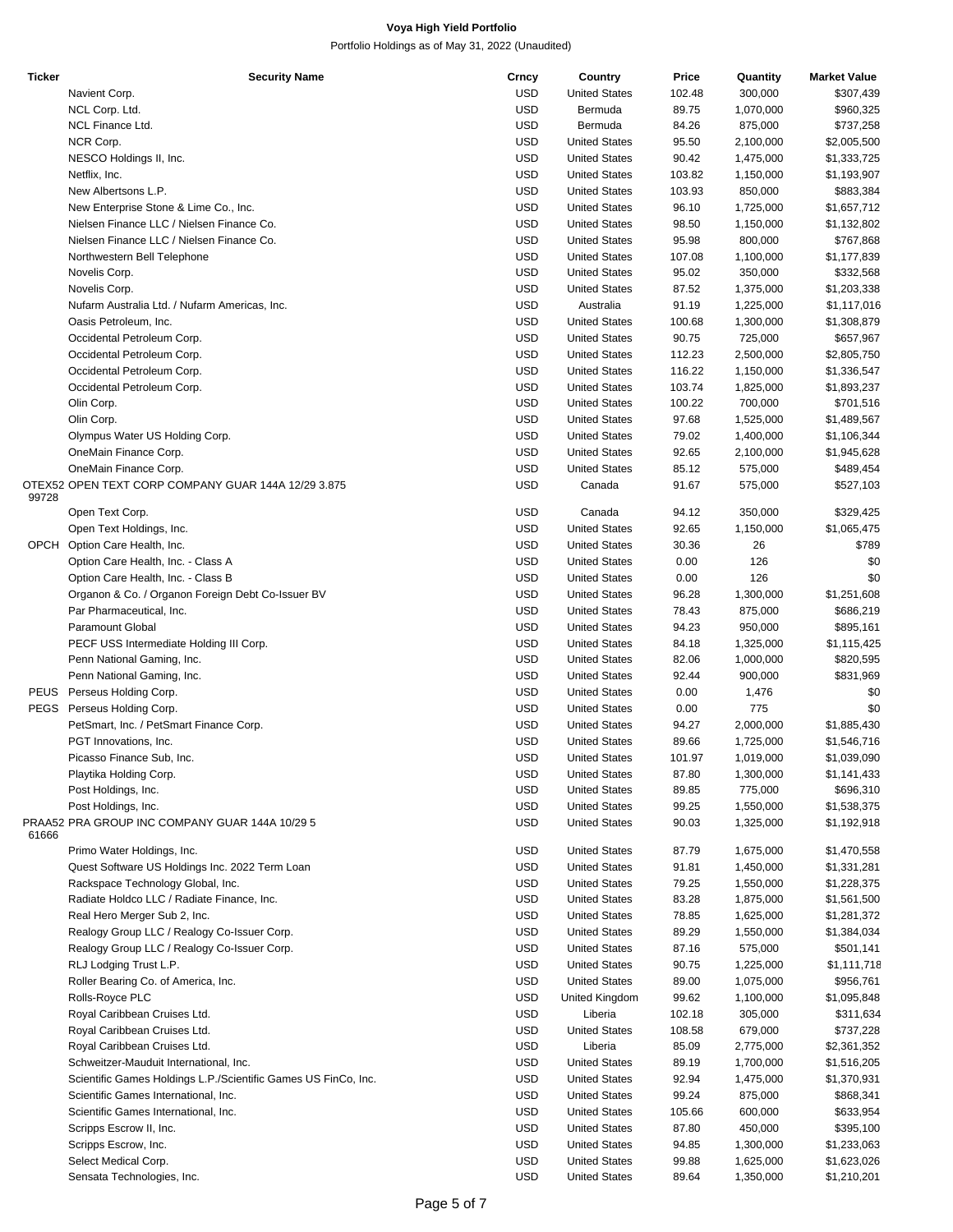| Ticker | <b>Security Name</b>                                                            | Crncy      | Country              | Price  | Quantity  | <b>Market Value</b> |
|--------|---------------------------------------------------------------------------------|------------|----------------------|--------|-----------|---------------------|
|        | Shea Homes L.P. / Shea Homes Funding Corp.                                      | <b>USD</b> | <b>United States</b> | 85.20  | 1,300,000 | \$1,107,586         |
|        | Simmons Foods, Inc./Simmons Prepared Foods, Inc./Simmons Pet Food, Inc./Simmons | <b>USD</b> | <b>United States</b> | 90.11  | 1,725,000 | \$1,554,458         |
|        | Sinclair Television Group, Inc.                                                 | <b>USD</b> | <b>United States</b> | 85.26  | 635,000   | \$541,414           |
|        | Sinclair Television Group, Inc.                                                 | <b>USD</b> | <b>United States</b> | 81.62  | 860,000   | \$701,911           |
|        | Sirius XM Radio, Inc.                                                           | <b>USD</b> | <b>United States</b> | 99.51  | 1,000,000 | \$995,115           |
|        | Sizzling Platter LLC / Sizzling Platter Finance Corp.                           | <b>USD</b> | <b>United States</b> | 82.16  | 1,575,000 | \$1,293,951         |
|        | SAH528 Sonic Automotive, Inc.                                                   | <b>USD</b> | <b>United States</b> | 89.05  | 1,525,000 | \$1,357,997         |
| 2342   |                                                                                 |            |                      |        |           |                     |
|        | SEGR Southeastern Grocers, Inc.                                                 | <b>USD</b> | <b>United States</b> | 23.00  | 72,000    | \$1,656,000         |
|        | Spanish Broadcasting System, Inc.                                               | <b>USD</b> | <b>United States</b> | 93.09  | 1,300,000 | \$1,210,229         |
|        | Specialty Building Products Holdings LLC / SBP Finance Corp.                    | <b>USD</b> | <b>United States</b> | 92.46  | 1,875,000 | \$1,733,578         |
|        | Spectrum Brands, Inc.                                                           | <b>USD</b> | <b>United States</b> | 92.63  | 700,000   | \$648,410           |
|        | Spectrum Brands, Inc.                                                           | <b>USD</b> | <b>United States</b> | 85.75  | 600,000   | \$514,524           |
|        | Sprint Corp.                                                                    | <b>USD</b> | <b>United States</b> | 110.80 | 675,000   | \$747,887           |
|        | Sprint Corp.                                                                    | <b>USD</b> | <b>United States</b> | 106.37 | 2,325,000 | \$2,473,126         |
|        | SRS Distribution, Inc.                                                          | <b>USD</b> | <b>United States</b> | 85.93  | 1,300,000 | \$1,117,129         |
|        | SRS Distribution, Inc.                                                          | <b>USD</b> | <b>United States</b> | 86.32  | 550,000   | \$474,774           |
|        |                                                                                 |            |                      |        |           |                     |
|        | Stagwell Global LLC                                                             | <b>USD</b> | <b>United States</b> | 90.67  | 1,275,000 | \$1,156,062         |
|        | Standard Industries, Inc./NJ                                                    | <b>USD</b> | <b>United States</b> | 84.09  | 1,450,000 | \$1,219,312         |
|        | Standard Industries, Inc./NJ                                                    | <b>USD</b> | <b>United States</b> | 90.25  | 775,000   | \$699,438           |
|        | Staples, Inc.                                                                   | <b>USD</b> | <b>United States</b> | 82.18  | 2,300,000 | \$1,890,106         |
|        | <b>Station Casinos LLC</b>                                                      | <b>USD</b> | <b>United States</b> | 90.74  | 1,775,000 | \$1,610,613         |
|        | Stevens Holding Co., Inc.                                                       | <b>USD</b> | <b>United States</b> | 99.54  | 1,300,000 | \$1,294,040         |
|        | STL Holding Co. LLC                                                             | <b>USD</b> | <b>United States</b> | 92.75  | 1,375,000 | \$1,275,313         |
|        | Strathcona Resources Ltd.                                                       | <b>USD</b> | Canada               | 96.93  | 1,391,000 | \$1,348,345         |
|        | Summit Materials LLC / Summit Materials Finance Corp.                           | <b>USD</b> | <b>United States</b> | 94.64  | 950,000   | \$899,094           |
|        | Summit Materials LLC / Summit Materials Finance Corp.                           | <b>USD</b> | <b>United States</b> | 100.63 | 875,000   | \$880,532           |
|        | SXC519 SUNCOKE ENERGY INC SR SECURED 144A 06/29 4.875                           | <b>USD</b> | <b>United States</b> | 89.18  | 1,300,000 | \$1,159,340         |
| 9935   |                                                                                 |            |                      |        |           |                     |
|        | Sunoco L.P. / Sunoco Finance Corp.                                              | <b>USD</b> | <b>United States</b> | 93.23  | 455,000   | \$424,176           |
|        | Sunoco L.P. / Sunoco Finance Corp.                                              | <b>USD</b> | <b>United States</b> | 91.13  | 1,150,000 | \$1,047,943         |
|        | Tallgrass Energy Partners L.P. / Tallgrass Energy Finance Corp.                 | <b>USD</b> | <b>United States</b> | 93.03  | 600,000   | \$558,180           |
|        | Tallgrass Energy Partners L.P. / Tallgrass Energy Finance Corp.                 | <b>USD</b> | <b>United States</b> | 103.19 | 750,000   | \$773,910           |
|        | Taseko Mines Ltd.                                                               | <b>USD</b> | Canada               | 96.23  | 1,475,000 | \$1,419,370         |
|        | Taylor Morrison Communities, Inc.                                               | <b>USD</b> | <b>United States</b> | 92.40  | 1,200,000 | \$1,108,744         |
|        | Telecom Italia Capital SA                                                       | <b>USD</b> | Italy                | 91.44  | 825,000   | \$754,409           |
|        | Telecom Italia Capital SA                                                       | <b>USD</b> | Italy                | 88.57  | 725,000   | \$642,133           |
|        | TPX526 Tempur Sealy International, Inc.                                         | <b>USD</b> | <b>United States</b> | 83.56  | 1,225,000 | \$1,023,549         |
| 3517   |                                                                                 |            |                      |        |           |                     |
|        | Tenet Healthcare Corp.                                                          | <b>USD</b> | <b>United States</b> | 94.09  | 650,000   | \$611,585           |
|        | Tenet Healthcare Corp.                                                          | <b>USD</b> | <b>United States</b> | 102.09 | 1,525,000 | \$1,556,905         |
|        | Tenet Healthcare Corp.                                                          | <b>USD</b> | <b>United States</b> | 97.79  | 1,900,000 | \$1,858,010         |
|        | <b>TK Elevator Holdco GmbH</b>                                                  | <b>USD</b> | Germany              | 94.06  | 1,800,000 | \$1,693,078         |
|        | TransDigm, Inc.                                                                 | <b>USD</b> | <b>United States</b> | 95.87  | 825,000   | \$790,915           |
|        | TransDigm, Inc.                                                                 | <b>USD</b> | <b>United States</b> | 99.43  | 1,125,000 | \$1,118,531         |
|        | TransDigm, Inc.                                                                 | <b>USD</b> | <b>United States</b> | 89.83  | 900,000   | \$808,457           |
|        | Transocean Poseidon Ltd.                                                        | <b>USD</b> | <b>United States</b> | 95.19  | 1,195,313 | \$1,137,800         |
|        | Transocean, Inc.                                                                | <b>USD</b> | <b>United States</b> | 82.19  | 850,000   | \$698,594           |
|        | Trinseo Materials Operating SCA / Trinseo Materials Finance, Inc.               | <b>USD</b> |                      |        |           | \$1,046,113         |
|        |                                                                                 |            | Luxembourg           | 83.69  | 1,250,000 |                     |
|        | Triton Water Holdings, Inc.                                                     | <b>USD</b> | <b>United States</b> | 78.33  | 1,450,000 | \$1,135,778         |
|        | Tronox, Inc.                                                                    | <b>USD</b> | <b>United States</b> | 91.87  | 1,550,000 | \$1,424,016         |
|        | United Airlines Holdings, Inc.                                                  | <b>USD</b> | <b>United States</b> | 96.28  | 1,225,000 | \$1,179,481         |
|        | United Airlines, Inc.                                                           | <b>USD</b> | <b>United States</b> | 96.66  | 450,000   | \$434,953           |
|        | United Airlines, Inc.                                                           | <b>USD</b> | <b>United States</b> | 93.95  | 1,175,000 | \$1,103,913         |
|        | United Natural Foods, Inc.                                                      | <b>USD</b> | <b>United States</b> | 96.81  | 1,450,000 | \$1,403,738         |
|        | United Rentals North America, Inc.                                              | <b>USD</b> | <b>United States</b> | 100.34 | 225,000   | \$225,774           |
|        | United Rentals North America, Inc.                                              | <b>USD</b> | <b>United States</b> | 99.88  | 750,000   | \$749,074           |
|        | United Rentals North America, Inc.                                              | <b>USD</b> | <b>United States</b> | 90.14  | 335,000   | \$301,972           |
|        | United Wholesale Mortgage LLC                                                   | <b>USD</b> | <b>United States</b> | 90.32  | 1,775,000 | \$1,603,100         |
|        | Uniti Group L.P. / Uniti Fiber Holdings, Inc. / CSL Capital LLC                 | <b>USD</b> | <b>United States</b> | 80.06  | 625,000   | \$500,394           |
|        | Uniti Group L.P. / Uniti Group Finance, Inc. / CSL Capital LLC                  | <b>USD</b> | <b>United States</b> | 83.67  | 1,075,000 | \$899,501           |
|        | Univar Solutions USA, Inc./Washington                                           | <b>USD</b> | <b>United States</b> | 98.09  | 195,000   | \$191,267           |
|        | Univision Communications, Inc.                                                  | <b>USD</b> | <b>United States</b> | 101.19 | 2,175,000 | \$2,200,926         |
|        | Univision Communications, Inc.                                                  | <b>USD</b> | <b>United States</b> | 91.75  | 475,000   | \$435,817           |
|        | Urban One, Inc.                                                                 | <b>USD</b> | <b>United States</b> | 94.58  | 1,100,000 | \$1,040,375         |
|        | Veritas US, Inc. / Veritas Bermuda Ltd.                                         | <b>USD</b> | <b>United States</b> | 88.13  | 1,400,000 | \$1,233,750         |
|        | VTVI528 Vertiv Group Corp.                                                      | <b>USD</b> | <b>United States</b> | 89.03  | 1,300,000 |                     |
| 1387   |                                                                                 |            |                      |        |           | \$1,157,390         |
|        | ViaSat, Inc.                                                                    | <b>USD</b> | <b>United States</b> | 84.41  | 625,000   | \$527,578           |
|        |                                                                                 |            |                      |        |           |                     |